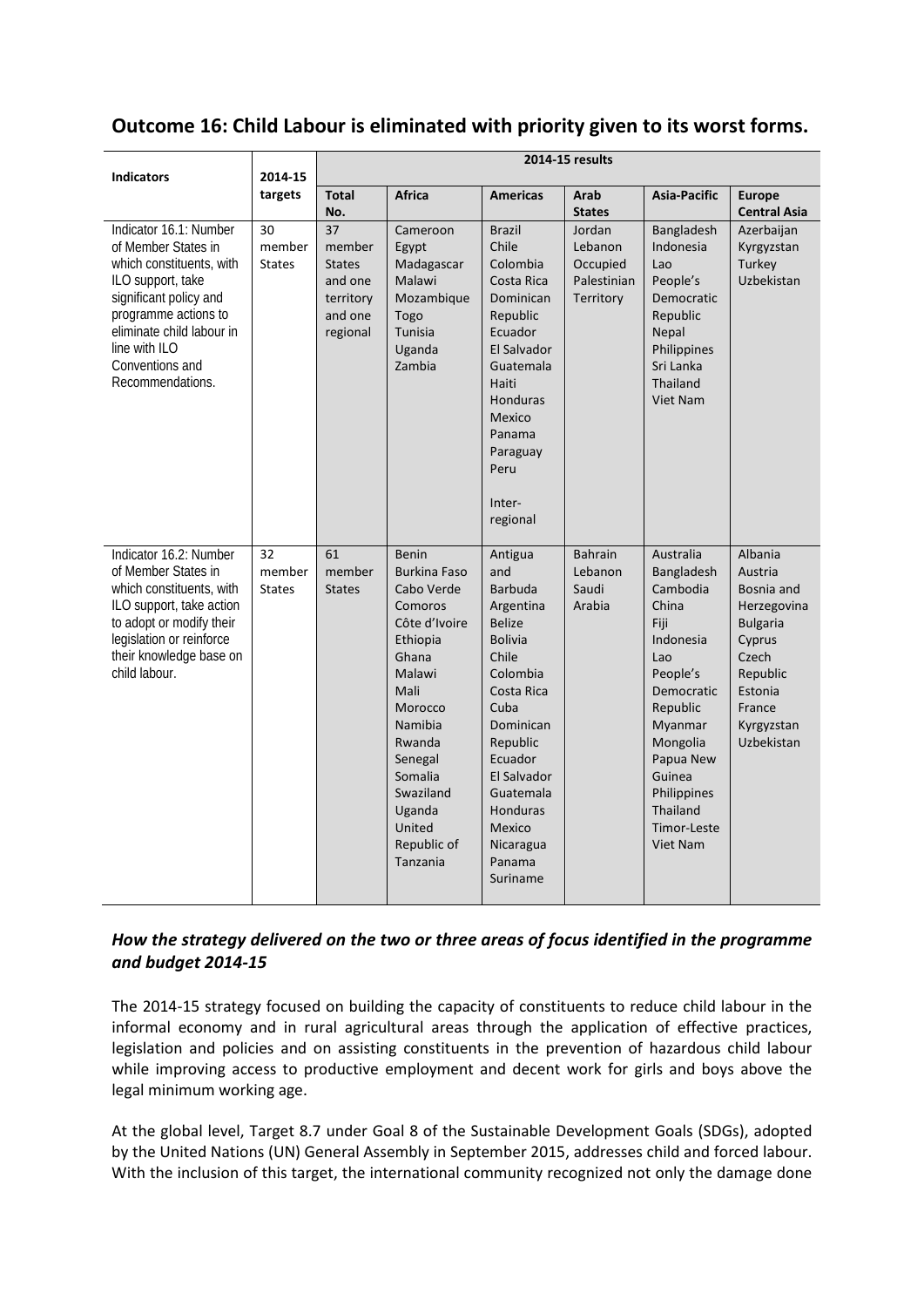to individual children's lives, but also the fact that, without addressing the underlying labour market causes of child labour, it will not be possible to achieve other development goals, such as decent work and economic growth. The inclusion of this target in the SDGs is the fruit of continuous advocacy by the ILO and its partners.

Key achievements during the biennium include the adoption and implementation of policies and programmes addressing child labour in 40 member States, having been developed by constituents with direct technical support provided by the ILO, largely through its extensive extrabudgetary technical cooperation programme. A number of innovative sectoral and/or thematic programmes and policies were also adopted and implemented, including a Commitment Charter signed by the Ministries of Labour and Mines and an artisanal mining association in Benin with a view to eliminating child labour in mines and quarries. With technical input and support from the Office, the national constituents in a number of countries developed and adopted policy frameworks to provide guidance to member States in their efforts to eliminate child labour in domestic work while providing adequate protection for young domestic workers above the legal working age. A particularly innovative model of intervention, designed to increase the effectiveness of trade unions' outreach and membership drives by involving workers in the informal economy in combating the worst forms of child labour, was tested in Ghana.

Despite numerous achievements during the biennium, more must be done if the 168 million children who are still involved in child labour are to be reached. The Office's ability to provide technical advice and assistance to constituents for the development of effective strategies for moving faster and farther have been hampered by a reduction in extra-budgetary funding for the elimination of child labour. Another trend that has implications for this work is the increased number of organizations (donors, non-governmental organizations (NGOs) and even other UN agencies) that either ignore or fail adequately to consider the labour market influences that can create child labour and might be used to find sustainable solutions.

### *How the strategy delivered support to constituents*

The ILO delivers almost all of its technical advice, support and assistance on child labour to constituents through the implementation of extra-budgetary development cooperation projects. Using this modality, it is able to work directly with constituents at the national and sub-national levels and build their capacity to develop and implement policies and programmes with an impact on child labour. Much of this capacity building is delivered through training (courses, seminars, workshops and study tours) or "learning by doing" opportunities (technical advice). Lessons learned indicate that both types of capacity building have an important place in delivering services to constituents. Training courses, workshops and seminars are very effective in developing a common understanding and approach while "learning by doing" ensures the assimilation and application of learning, and thus its sustainability. Clearly, the quality of the technical advice and guidance provided by the Office in response to the needs of the constituents is essential if the latter approach is to result in the development and implementation of effective policies, programmes and measures for addressing child labour.

The Office also helped Ministries of Labour to build intragovernmental partnerships and systems for eradicating child labour by establishing national child labour steering committees and working groups that include other ministries with which they do not usually coordinate, such as the Ministry of Education, the Ministry of Social Affairs or the Ministry of Mines. These committees and working groups also include workers' and employers' organizations, increasing their outreach and influence. Examples of the impact of this type of support are the aforementioned Commitment Charter in Benin and policy frameworks on child labour in domestic work.

During the biennium, considerable support was provided to employers' organizations and multinational corporations through the Organization's Child Labour Platform. This resulted in the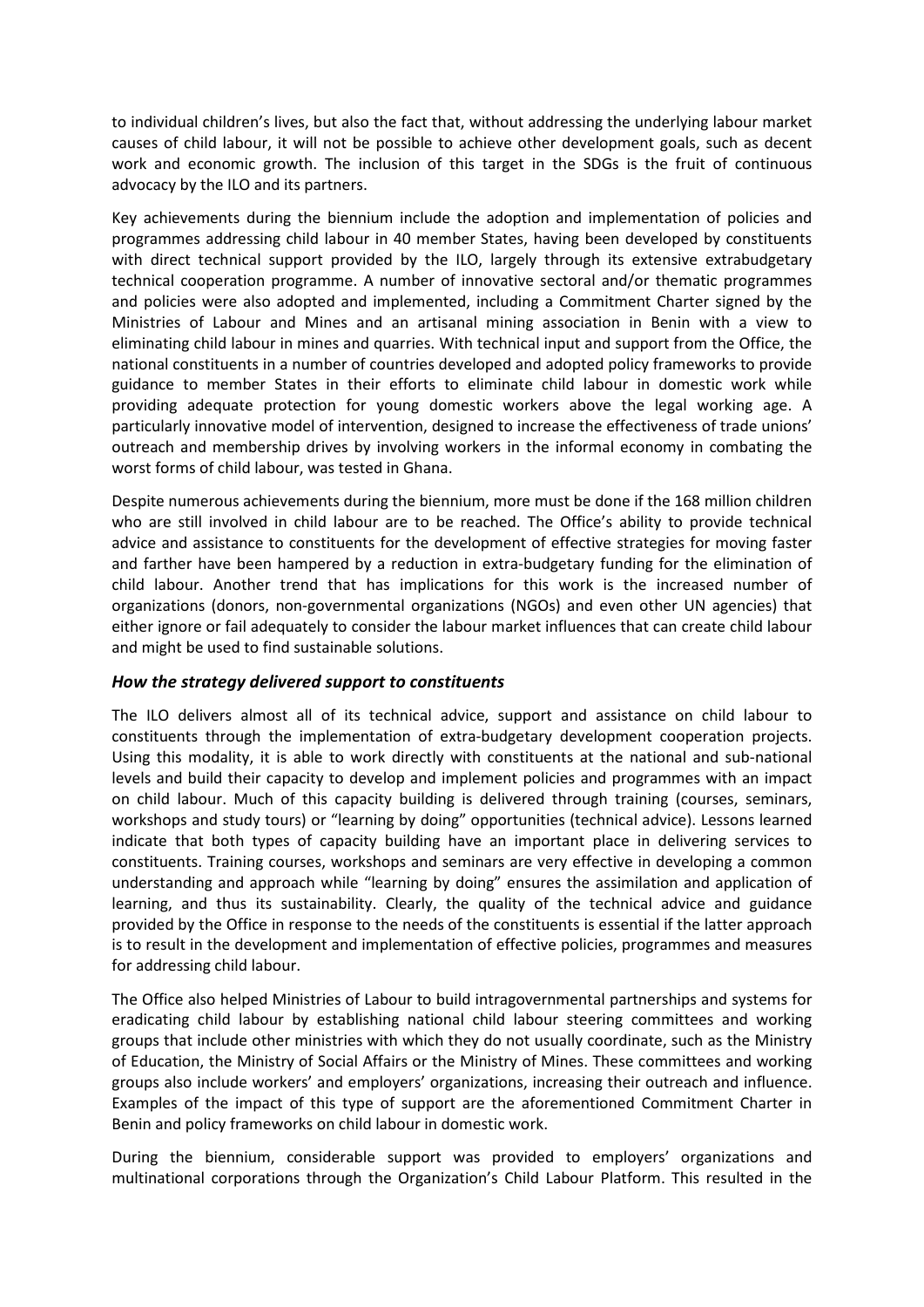development and testing of a new guidance tool for employers on the exercise of due diligence to prevent and remediate child labour by developing the necessary management systems and mechanisms to ensure that their supply chains are free from child labour.

ILO support for workers' organizations resulted in increased membership, the inclusion of specific child labour clauses in collective bargaining agreements and the empowerment of specific categories of workers, such as domestic workers.

### *How the strategy helped to address gender equality and non-discrimination*

All surveys conducted and completed during the biennium included sex-disaggregated data and analysis. As a result, constituents have adopted specific measures, including with regard to child labour in domestic work and effective protection of young domestic workers above the legal working age. As the vast majority child domestic workers are girls, programmes have been designed to address this issue through outreach, advocacy and effective protection. Further research is needed in order to identify the links between discrimination and child labour and to develop models of intervention that address these links.

#### *Significant external partnerships that have helped in delivering the strategy*

Partnerships have continued to be a significant feature of the Office's work on child labour. It is widely recognized that the ILO alone cannot end this problem; it must build strong partnerships at all levels and leverage the actions of constituents and other stakeholders to ensure sustained progress towards that goal. Members of the Organization's business-led Child Labour Platform agree to share their successes and failures in addressing child labour in their industries and companies with their counterparts as lessons learned; for example, a number of companies have agreed to share extensive information about their due diligence efforts in a structured "peer review" process. The partnerships created under the Platform contributed to the development and piloting of the aforementioned guidance publication.

During the biennium, the ILO entered into significant new public-private partnerships with companies in the paper and packaging, tobacco and garment industries to promote fundamental rights at work with a strong focus on child labour. Its partnership with Irish Aid resulted in the testing of innovative models of intervention in the agriculture and mining sectors that have strengthened trade unions' effectiveness in combating child labour.

Building on the International partnership for cooperation on child labour in agriculture, a global initiative (in existence since 2007), involving the ILO, the United Nations Food and Agriculture Organization (FAO), the International Fund for Agricultural Development (IFAD) and the Consultative Group for International Agricultural Research (CGIAR), the Office worked with the FAO to develop an online training (e-learning) course on child labour and agriculture. The course is designed to raise awareness and build knowledge among agricultural stakeholders about the importance of addressing child labour in agriculture, including livestock, forestry, fisheries and aquaculture.

| <b>Significant outputs</b>             |                                                                                                                                                                        |
|----------------------------------------|------------------------------------------------------------------------------------------------------------------------------------------------------------------------|
|                                        | Two new tablet applications on child labour (one as part of the ILO InfoStories series and the<br>$\bullet$<br>other on business due diligence) were launched in 2015. |
| Knowledge generation<br>and management | The World Report on Child Labour 2015: Paving the way to decent work for young people was<br>٠<br>published in June 2015.                                              |
|                                        | Child labour surveys were implemented and the resulting analytical reports published in ten<br>$\bullet$<br>countries.                                                 |